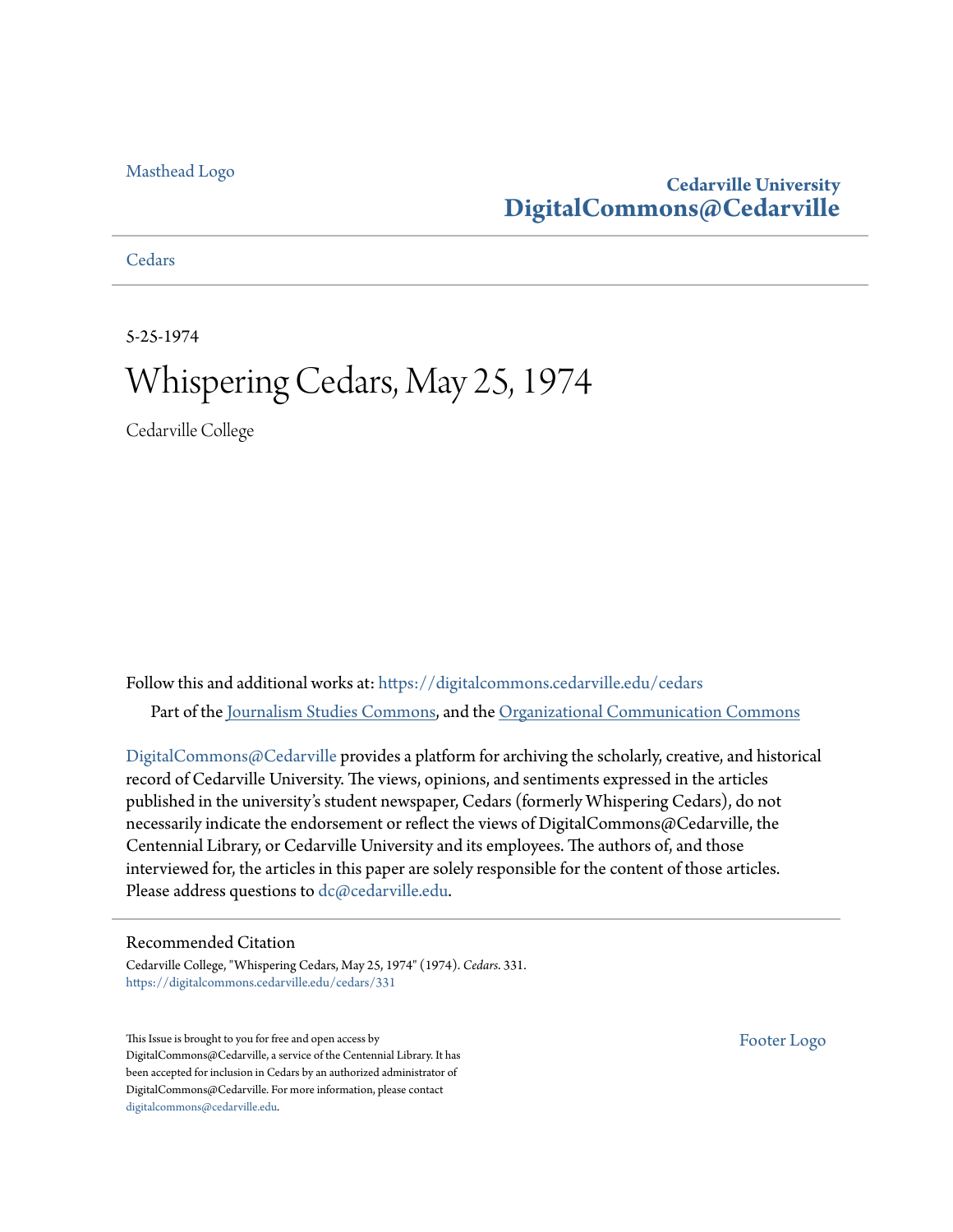# **Cedarville College**  $\bullet$

*"For the Word of God and the Testimony of Jesus Christ"* 

Vol. 42, No. 111

#### by Patsy Northcutt

Anticipation tinged with a bit of apprehension is beginning to grip forty-nine students as they are making preparations for the Missionary Internship Program this summer.

These students will be serving the Lord in seven countries: Brazil, France, Haiti, Israel, Peru, Philippines and the United States.

Ten students under the leadership of Larry and Cindy Bollback will be working in Brazil presenting musical selections consisting of both English and Portuguese songs. They will also emphasize evangelism.

A challenging eight weeks is ahead of thirteen students as they travel to Israel and live in a kibbutz. Some of them will be working on a farm while the others work in a food processing plant. They will attend classes

On Saturday, June 15, eleven Swordbearers and their advisor will embark on a ten-week summer tour. After a three-day training session on campus, the summer team will drive to Long Island. They will spend an entire week working with the area churches.

From June 24 through the 28th the Swordbearers will be in Atlantic City, New Jersey, at the National Conference of the GARBC. Part of their time will be spent working along the Boardwalk and with the young people. They will be joined by the four Abundant Life Singers who are not on the team, to provide some of the special music at the conference.

Next on the agenda is a stop in Perkasie, Pennsylvania, at the home church of Keith Thomas, the cyclist injured last fall.

In July, the team will spend · <sup>a</sup>week at a Pennsylvanian church camp. They will be responsible for the music, Bible discussions, preaching, activities

on Jewish customs and history. Their sponsor is Leeland Crotts, director of the Hebrew and Christian Society.

For the fourth summer, eight men will be travelling to the Philippines playing basketball and holding clinics. During half-<br>time, the team has an opportunity to sing choruses and give their testimony. Dr. Callan and his family are presently in the Philippines making preparations for their arrival in August.

A gospel team consisting of Diane Jacobs, Kirby Lancaster, Wendy Montgomery, and Dale Woolard will be directing their attention to the coastal areas of Peru. They will have one week of orientation which will include a study of the Spanish language. Their main emphasis is evangelism. Ron Schroeder will be working in interior Peru.

The money received from the insurance company can be used towards the converting of Patsterson and towards the building of a new dorm to compensate for the loss of Patterson's dorm space.

Several individuals are going

## **Swordbearers Tour East**

and counseling. During the rest of the month, the team will be in North Carolina, West Virginia and Western Pennsylvania.

Kathi Artrip and Steve Mc-Callister will be challenged in many different areas as they spend part of their summer in Brazil. Their activities will include teaching Sunday School, canvassing, Bible Schools, and youth work.

The Swordbearers will be in Northern Ohio for the first part of August. Then they move on to Michigan and Northern Indiana. The Swordbearers will be back on campus by August 24. Their final session is on August

25 in Covington, Kentucky. The usual Swordbearer format will be followed this summer, with musical portions, seminars, and preaching. Much of the seminar material will be updated. They are offering some new areas, one being on "Christian Liberties." They also hope to use more visual aids to help

clarify the material presented. Pastor Green feels that this is the strongest group musically that has gone out. There is <sup>a</sup> violinist, two guitarists, and many good voices. "We have <sup>a</sup> tenor in the group for the first time since we've sent out summer groups."

Pastor Greene emphasizes that the MIS program is not <sup>a</sup> vacation or a tourist attraction, but is a learning experience and a service for God's glory.

## Campus Buildings Renovated

The conversion of one build-· ing on campus is in progress and the plans for another are being considered.

The renovation of the interior of the Old Science Building has been one of maintenance's main projects this year. The Education Department will be using all but the top floor of the renovated building. The top floor will be occupied by the Business Department.

In the "Education Building," as it is being referred to, there will be a reading lab and an audio-visual room. The reading lab will be used to help college students with reading difficulties and will aid elementary education students learn how to teach reading. The audio-visual room will provide an opportunity for students to work with audiovisual equipment and to view their teaching habits.

The Education offices will also be located in this building.

This will help unify the department personnel, who are presently located on different floors of the administration building. It is hoped that the renovations will be completed by fall, or even this summer, according to

> Also serving will be four white-gowned marshals, who will lead the faculty and students, and twenty-five royalblue-gowned ushers. Such positions are assigned to honored juniors. Before commencement, these students will decorate the gymnasium, helping to transform it into a room of blue satin, flowers, and palms.

Dr. Merlin Ager, chairman of the Education Department. If all goes well with a final insurance settlement, the trustees will probably vote to convert Patterson into a one-story

building. The decision will be made at the June 7th trustees' meeting.

A study is presently being made to determine the best use for Patterson. The main idea under consideration is to use it as a health center, with classrooms and/or offices.

Cedarville, Ohio

# **IC**  $\bullet$   $\bullet$

to various countries helping missionaries and learning more about the mission field.

Marguerite Murray will be contributing her abilities while working at <sup>a</sup>camp in France.

Mary Griffeth and Ken Wimer will be directing their efforts in Haiti. They will be working with Don Block, doing general mis sionary work.

Emma Lang will be student teaching at Faith Academy in the Philippines and Nancy Ritchie will be working in a student service center.

 Four students will be involved with Home Missions. Carol Martin will be directing her attention and abilities towards the Navajo Indians in Arizona. Sonia Nelson will be staying in Ohio, where she will be involved in the work of missions. Laura Rodriguez will be spending part of her summer in Buffalo, New York, working with Puerto Ricans. Debbie Rowland is concentrating her efforts in Kentucky. Their main responsibilities will include Bible clubs and canvassing.

Our faculty also recognize <sup>a</sup> need in missions as Miss Fisher will be spending her summer in the Philippines, where she will teach Christian Education in a Bible college. Dr. Callan and his family are presently in the Philippines, replacing Rev. Rus Ebersol who is home on furlough. Their work involves youth and presentations in local churches and public schools.

One hundred seventy-six seniors wiU participate in the Cedarville College commencement services on Saturday, June 8, at 10: 00 a.m. in the college gym- . nasium.

The ceremony will be the culmination of a service of last-student-days activities. On Thursday, June· 6, from 3:30 to 5:00 p.m., the seniors will practice lining up, walking in formation from Alford Auditorium to the gymnasium, and putting on each other's hoods. At 5:30 p.m. on Friday, June 7, these students



Inside ... Impeachment? - page 2 Shakespeare - page 3 Faculty Plans - pages 4, 5 Netmen Going to Kansas  $City - page 6$ Trackmen in National page 6

May 25, 1974

the President's Banquet.

Mrs. Miriam Maddox, who ·is directing her seventeenth commencement at Cedarville this spring, has divided the gym-

### Changes in Senate Instituted

On May 13th the student body of Cedarville College voted to adopt a proposed amendment to the Student Senate Constitution which called for a change in the form of representation in Sen ate. A greater potential and some major implications for the entire student body can be realized with the passing of this amendment.

will dine with their families at nasium into six seating areas.

In the past, organizations have carried the major role of representation with one member of each organization being elected to Senate. These representatives, along with the class reps. and officers have made up the entire Senate. To achieve a more "basic" and over-all fairer (continued on page 2)

The graduating students will be seated in the center. Ticketed seats will be provided for trustees and honored guests; faculty wives, staff, and alumni; and the graduates' families and friends. These people will fill 2,089 seats, leaving only 200 unassigned seats to be claimed on . a first-come-first-served basis. The last section of seats belongs to the Cedarville Choir, directed by Mr. David Matson, which will perform during commencement.

Since commencement begins with a procession from Alford Auditorium to the gymnasium, the question arises, what will happen if it rains?

"It won't rain," smiles Mrs. Maddox.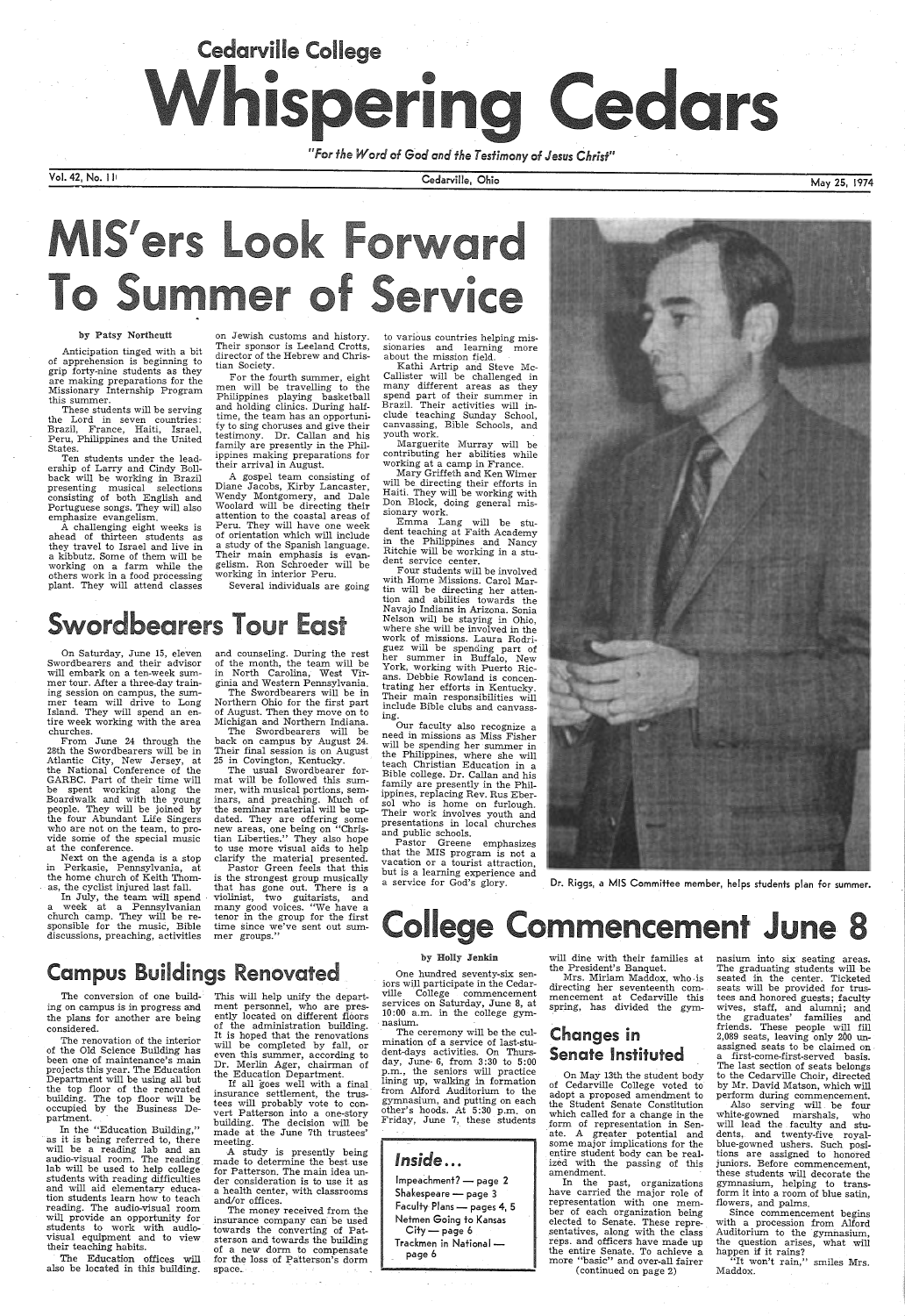## From the Editor's Desk-Inconsistency

Inconsistency. I've encountered that word ... idea ... whatever, quite frequently since I've been at Cedarville. So much so that I'm beginning to wonder if we even know what we're talking about anymore.

Usually, inconsistency is a charge made against the administration. While in some cases it may be warranted, they are working on it. At least *they* are trying.

Ideally, our eyes should be on the Lord. Well, we have a summer ahead of us. Let us think on these things.  $\qquad -CC$ 

The P.A.'s are another group accused-of this "crime.'' Again <sup>I</sup>can see and, at times, agree with the allegations. Again, steps are being taken to alleviate the situations.

That leaves us. What do I mean? I mean, what about the inconsistencies in our lives? We claim we are Christians, we witness, we give testimonies, we preach ... we have our Christian Services, yet . . .

<sup>I</sup>guess what I'm trying to say is, since when do any of us have room to talk? Before we can accuse others we need to have a good look at ourselves. Then we must *do* something about it.

## Thank You

It almost seems like a dream after a long night. But almost is not good enough! It is true and three quarters have come and passed. Soon we will be facing final examinations after staying up the night before typing that last term paper.

<sup>I</sup>would like to use this space as a praise and thank-you section for the school. The thankyou is for the steps on the Fine Arts building that have been re<sup>p</sup>laced. They were getting dangerous and an "eyesore" to the school and the community.

This being the last issue of this academic year, I would like to say that I have really appreciated the opportunity to co-edit this paper with Cindy Carr. I know that I have learned <sup>a</sup>lot more than the storehouse of knowledge I began with.

The new trash cans are painted in the school colors and look a lot better than the "traditional" white ones. I would<br>like to suggest more than just the ones at the post office and the Gym Student Center parking lot. If more are around, possibly there would be less urge to litter.

if not most, cut across the grass in order not to have to take <sup>a</sup> longer walk down beside the gym and then over to the New Science Center. The cutting across the grass resulted in worn out areas of lawn, which began to look bad. The sidewalk now installed is taking care of this problem.<br>The last area is the planting

Many people on this campus contributed to make this paper what it has been this year. Besides the by-lined writers; like to express my appreciation to our advisor, Dr. Clifford Johnson, who so many times offered editorial advice. Also, behind the scenes, our printer, Ken Champney, and his crew, who have gone through many late nights because we didn't quite meet our deadlines or because a page needed a little extra work. In addition, the newly formed photo club has done a beautiful job supplying us with clear, vivid, and descriptive pictures. Space won't permit me to thank everyone individually, but I appreciate all of your backing and work.

> of trees and shrubs. The shrubs around some of the dorms make them really look better. Also, there have been trees planted around the lake and tennis courts. In years of the future, there will be extra beauty and grace around our lake. Also, trees have been planted along the walks near the Administration Building, Williams parking lot, and the GSC. These trees all look good now, and will in the future.

As I leave this campus to my summer endeavors., I claim Philippians 3:13 "forgetting those things which are behind, and reaching forth unto those things which are before.''

 $\equiv$ .TR

## Letters to the Editors

#### Dear Editors:

**BEE** 

system of representation the<br>adopted amendment proposes that the representatives come from the dorms (one rep. to ap- proximately 50 students) and the organizational role be changed. The dorm representatives will be chosen each fall and will be under the same guidelines as Senators in the past. The organi zational representatives will, instead, be members of an "organizational council" which will meet bi-monthly under the leadership of the V.P. of Senate and the Director of Student Activities. Their prime importance will be

The praise is for a few areas where the school is beautifying<br>the landscape of the school. These areas involve the trash cans, the new sidewalk by the Gym Student Center and the planting of trees and shrubs.

I also like the new sidewalk that has been put in on the side of the GSC, to the New Science Center. Many of the students,

The door of this school year is almost shut. The portal to the coming summer allows occasional glances toward the future. As the minutes tick away, the door is coming ever closer to excluding this past year from all of the senses forever, leaving only a peek-hole for an occasional memory.

has said that he wants to have justice done, it seems to me the White House seems more concerned with protecting the President and his aides and controlling evidence than with the open<br>and full pursuit of justice.

It is little things like this that improve our campus. As a Christian college, it is good to have <sup>a</sup> beautiful campus; that in itself expresses a love for Christ.

A Grateful Student

### Changes in Student Senate, cont.

money, he is impeachable.<br>Has Nixon been guilty of any of these offenses? In the Watergate case alone, there is reason to believe that Nixon could be impeached. Money was covertly raised and distributed to the Watergate trial defendants, there were offers of leniency and executive clemency made, documents and tapes were mysteri ously lost or destroyed.

to aid in the planning of a well- balanced and highly-organized student activities program. Of this group, two members will be selected to serve as representa- tives in Senate.

The student body, as well as<br>the Senate, should be congratulated because of their willing-<br>ness to try this new form of representation. It shows a progres-<br>sive spirit and a renewed interest on the part of the students to make student government at Cedarville College an efficient and productive part of student<br>life that it can and should be!

Tick . . . tick . . . tick . . tick . . . Will this summer be worth it?  $\dots$  Days with nothing to do . . . hard work ... manual labor . . . summer classes . heat ... camp ... finding jobs .. MIS ... marriage plans. continual growth in the Lord .. . Dream on.

The door is fast swinging to latch this year's accomplish $ments - and failures - to a$ memory of the past. Does the <sup>g</sup>limpse of this summer promise to be as good, or better than the tick . . . tick . . . tick . . . even of the summer . . . tick . . . tick tick . . . to be put into motion . . tick . . . tick . . . tick . . .

#### by William Giesman

The House Judiciary Committee is having hearings on <sup>a</sup> situation that could have worldwide implications. The question of the impeachment of the Presi- . dent of the United States has come before this committee and they are investigating all the pertinent evidence that surrounds the President's actions in the Watergate scandle and its coverup and other activities that the

President has been involved in. In trying to defend himself and set everyone's heart to rest, Nixon and his lawyers have con tinually said that they have done nothing wrong arid he has not yet been implicated. What kind of a defense is this? What has the President done to correct the evils that have occurred while he has been in office? Just because he hasn't been proven guilty of a crime yet doesn't mean that he hasn't committed one. The President has shown real irresponsibility in the office of President of the United States for not actively trying to find and bring out the fraud and wrongful activities that have taken place while he has been in office.

In the many battles that have taken place between the President and Congress since the Watergate cork blew open, the President has justified his stinginess at giving up tapes and documents by saying that he is defending the integrity of the office of the Presidency. I think if <sup>I</sup> were innocent of the things people are saying he did, I wouldn't be holding back materials that could validate my plea of innocence. All the President has<br>done so far is block the path of Congress in trying to get at the<br>facts. The President is using the office of the Presidency as a shield to conceal ugly facts that might throw the light upon the ways and means of his administration. Although the President

# *In My Opinion-* Impeachment?

#### by Calme Burgingstork

In defining what an impeach able action is, defense lawyer<br>James D. St. Clair says that it<br>consists of the President being charged with an indictable crimiinal offense; not only that but a crime relating to the conduct of<br>the Presidents' office. By this definition, if evidence shows that Nixon was a knowing participant or conniver in conspiracy to obstruct justice, he is impeachable. If the evidence shows that the President ordered or connived in wiretapping or other invasions of privacy for personal or partisan purposes under circumstances that afforded not so much as a pretext of national security, he is impeachable. If he knowingly trades favors for

Tick . . . tick . . . tick . . . Has this school year been worth it all? ... the exams ... the flared tempers . . . the term papers ... the rain . . . the cold ... the sleepless nights ...<br>warm nights ... blessings in warm nights . . . blessings in chapel . . . the Day of Prayer . . . the blessings of "That Evening," the Salvation that has come to many students and loved ones; the growth of confidence and the indwelling of the Spirit that has come from living with the Lord! last door you passed through? Live it well, for remember . . . now the portal on the other side is slowly starting ... tick ... for the eventual closing . . . tick . . . tick . . . of that door . tick . . . tick . . .. tick . . . .

Sometime between March 13 and March 21, 1973, Nixon was told that E. Howard Hunt wanted \$120,000 to keep quiet when put on trial. After consulting with Dean, Ehrlichman and Haldeman about what action should be taken, \$75,000 was delivered to Hunt. Although Haldeman testified to the Grand Jury that<br>Nixon said "paying money to Hunt would be wrong," Halde-<br>man was found perjurous. Apparently the tapes that the Grand Jury listened to had evidence that the President said different.

# **Food for Thought**

| <b>Cedarville College</b><br><b>Whispering Cedars</b>                                                                                                                                                                                 |
|---------------------------------------------------------------------------------------------------------------------------------------------------------------------------------------------------------------------------------------|
| Co-Editors  Jan Besler, Cindy Carr<br>News Editor  Jayne Eberling<br>Advertising Manager<br>Business Manager<br>Circulation Manager  Sandy Cameron<br>Photography with a construction of the construction of Alpha Zeta<br>Reporters: |

News - Cheryl Cowen, Gary Gossett, Laura Rodiguez, Mark<br>Seeley, and Jayne Eberling.

Feature - Nova Berkenstock, William BeauJean, Deana Osborne, Charlotte Rowland, Debi Rowland, and Dennis Twigg. Sports - Jerry Gilyard, Bryan Waggoner, and laura Roby. Copyreaders: Penny Banks, Nova Berkenstock, and Sandy Cam-

eron.

Typists: Elmer Baldridge, Nova Berkenstock, Donna Ginter, Gary Gossett, and Bryan Waggoner. ·

Business: Deana Osborne and Leanne Seidelman.

Whispering Cedars is published by-weekly by the students of Cedarville Col-<br>lege. The opinions expressed herein are those of the writers and donot<br>necessarily reflect the attitudes or opinions of the faculty or administrat

No matter what was said, money was still delivered to E. Howard Hunt on March 21.

Clemency and leniency were also dealt with by the White House. There were various offers to Hunt and Colson and there was discussion as to whether others should get clemency. Offers of clemency arose only a<br>few months after the break-in to the Watergate complex was de· tected.

A tape of a conversation be· tween Nixon and Haldeman on<br>June 20, 1972 - just three days after the Watergate break-in was subpoenaed by Sam Ervin, who was leading the Senate investigation. The immediate response of the President was that the tapes were under his "sole personal control, and will remain so." After pressure was applied, Nixon submitted the tape to the Senate committee,<br>but when listening to it they found that 18.5 minutes of the tape had been obliterated.

The topic of wiretapping has also come up. When used politi cally instead of for national security reasons, it is an abuse of power, not to mention that it is<br>a crime. From May 1969 through February 1971, the FBI conducted wiretaps on 17 people on instructions from Mr. Nixon. Although taps were used on people who did have knowledge of topics that needed national security, they were also used on those who had nothing to do with national security. When the FBI failed to tap the telephone of columnist Joseph Kraft on these grounds, the White House went ahead on its own and installed the tap.<br>Adchibald Cox didnt' gain too much popularity with Nixon<br>when he suggested that some of the taps may have been used to gain political intelligence rather than to preserve national security.

Just recently, Judge Sirica subpoenaed 42 tapes that Nixon had. Rather than comply and send the tapes, Nixon edited the tapes and sent 1,254 pages of<br>transcripts to the Grand Jury. Even though this action didn't satisfy too many peope, Nixon<br>said, "I know in my own heart that, through the long, painful and difficult process revealed in these transcripts, I was trying in that period to discover what was right and to do what was right.' Once again it seems like Nixon is trying to save his job rather than find out the facts. The tapes<br>would have gone a long way toward bringing out the facts farther than the transcripts did.<br>Even so, there were many opinions expressed that the transcripts did provide evidence of criminal activities by Nixon. Chicago Professor Philip B. Kurland, a leading expert on the Constitution and a consultant to the Senate Watergate Commit-<br>tee, said that he found "strong evidence" in the transcripts that<br>Nixon was guilty of inducing his aides to commit perjury and of  $obstructing$  justice  $-$  both indictable crimes and therefore im- • peachable offenses by St. Clair's own definition. Has Nixon superceded the limits that his office gives him? Has Nixon committed crimes while President of the United States? As Christians, I think it ing on in the government under which we live. Are we to defend Nixon because we are to be subject to the higher powers that God has ordained to be over us? <sup>I</sup>think that we are to play an active role in government and<br>not just sit around waiting for the Lord to come and commenting on Watergate by saying that the Bible tells us that things are going to get worse and worse. I feel that Mr. Nixon has committed crimes while in office that, if another citizen were to commit, he would probably be spending some time behind bars. Just because he is President, Mr. Nixon isn't allowed to set aside all morals and do what he thinks is best. He should be prosecuted just like anyone else. If he is proved innocent, maybe he will finally be able to shut up some of his critics.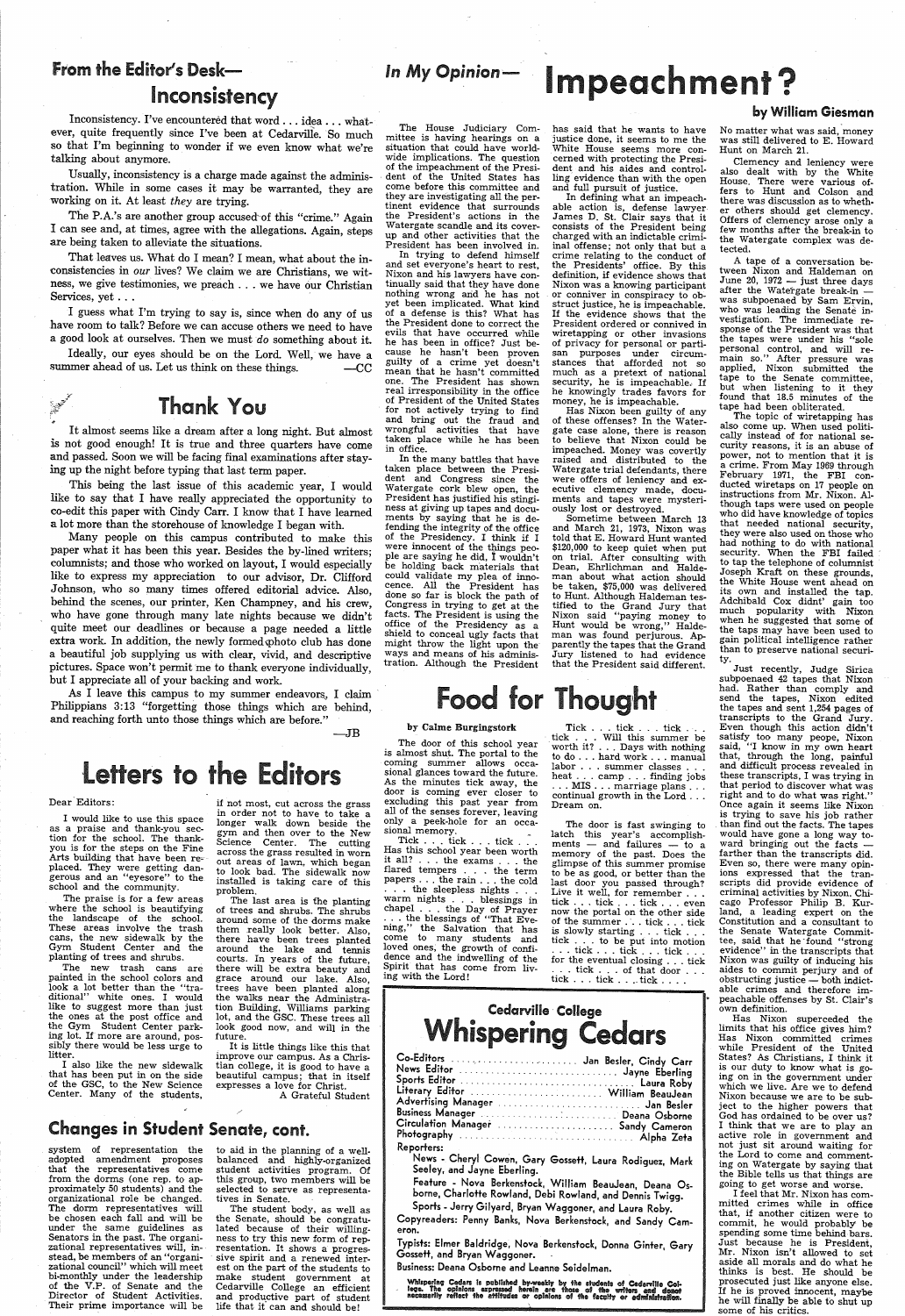# SHAKESPEARE



All the world's a stage And all the men and women merely players: They have their exits and their entrances; And one man in his time plays many parts, His acts being seven ages. At first the infant, Mewling and puking in the nurse's arms. · And then the whining school-boy, with his satchel And shining morning face, creeping like snail Unwillingly to school. And then the lover, Sighing like furnace, with a woeful ballad Made to his mistress' eyebrow. Then a soldier, Full of strange oaths and bearded like the pard, Jealous in honor, sudden and quick in quarrel, Seeking the bubble reputation Even in the cannon's mouth. And then the justice, In fair round belly with good capon lin'd, With eyes severe and beard of formal cut, Full of wise saws and modern instances; And so he plays his part. The sixth age shifts Into the lean and slipper'd pantaloon, With spectacles on nose and pouch on side, His youthful hose, well sav'd, a world too wide For his shrunk shank; and his big manly voice, Turning again toward childish treble, pipes



And whistles in his sound. Last scene of all, That ends this strange eventful history, Is second childjshness and mere oblivion, Sans teeth, sans eyes, sans taste, sans everything.

-As *You Like It* (Act II, Scene VI)



*Whispering Cedars* 

Here is a model "shrew" for every man's life. William Shakespeare's Katherina, in *Taming of the Shrew,* makes a speech to her husband, Petruchio, extolling "silence" and "obedience" in women. (Act V, Scene II)

*Katherina:* Fie, fie! unknit that threatening unkind brow, And dart not scornful glances from those eyes, To wound thy lord, thy king, thy governor: It blots thy beauty as frosts do bite the meads, Confounds thy fame as whirlwinds shake fair buds, And in no sense is meet or amiable. A woman mov'd is like a fountain troubled, Muddy, ill-seeming, thick, bereft of beauty; And while it is so, none so dry or thirsty Will deign to sip or touch one drop of it. Thy husband is thy lord, thy life, thy keeper, Thy head, thy sovereign; one that cares for thee, And for thy maintenance commits his body To painful labor both by sea and land, To watch the night in storms, the day in cold, Whilst thou li'st warm at home, secure and safe; And craves no other tribute at thy hands But love, fair looks and true obedience; Too little payment for so great a debt. Such duty as the subject owes the prince Even such a woman oweth to her husband; And when she is froward, peevish, sullen, sour, And not obedient to his honest will, What is she but a foul contending rebel And graceless traitor to her loving lord? <sup>I</sup>am asham'd that women are so simple To offer war where they should kneel for peace, Or seek for rule, supremacy and sway, When they are bound to serve, love and obey. Why are our bodies soft and weak and smooth, Unapt to toil and trouble in the world, But that our soft conditions and our hearts Should well agree with our external parts? Come, come, you froward and unable worms! My mind hath been as big as one of yours, My heart as great, my reason haply more, To bandy word for word and frown for frown; But now I see our lances are but straws, Our strength as weak, our weakness past compare, That seeming to be most which we indeed least are. Then vail your stomachs, for it is no boot, And place your hands below your husband's foot: In token of which duty, if he please, My hand is ready; may it do him ease.

*Petruchio:* Why, there's a wench! Come on, and kiss me, Kate.

*Page3*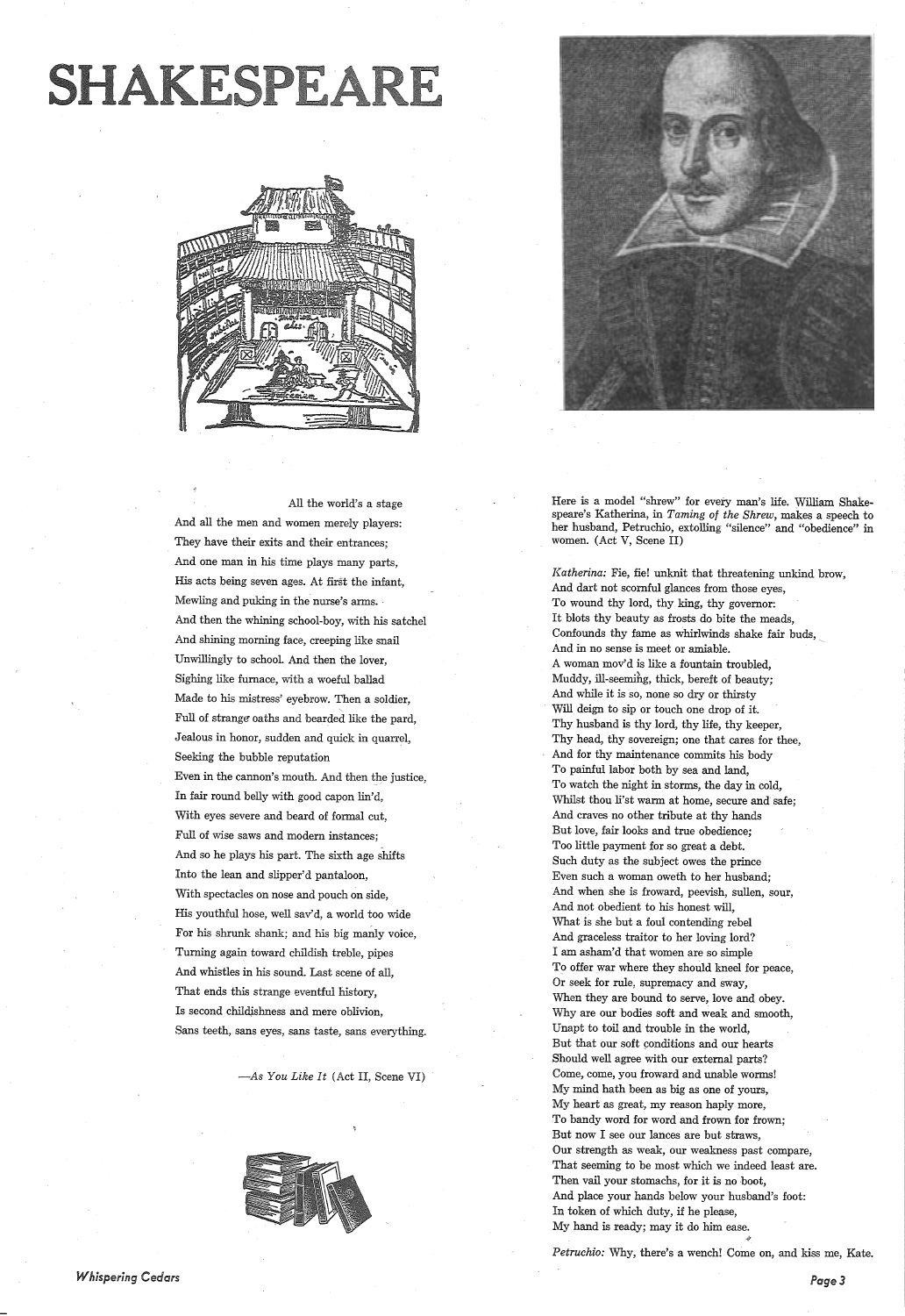

#### Mrs. Maddox

### **Doorways of Graduation**

Close the door softly Behind you this day, Latch it with love Before turning away From these halls, ivy-grown And the joys you have known Through these years quickly flown -Hold them fast, while you may.

Swing the door proudly Before you this day, Chart your own course· To the goals you survey — To a dream caught in flight, To a world set aright, To a destiny bright Seek them well on your way.

Her life-her spiritual maturity-her purity-All make her sensitive to

-Doris Chalma Brock

## *Sunday* Morning in *Church*

There she sits, as beautiful, as ever. Her smile, it's ..... it's hers. We, she and I, smiled together, before.

## Mrs. Maddox Pursues Third Career

She still smiles often; no one is

more beautiful.

She said the LORD is working in their lives. He must be.

Mrs. Maddox is known by the average Cedarville student as "the speech professor who directs plays, too. And, oh yeah, she tutors speech students. And masterminds commencement every spring. And wasn't she once the advisor of Gamma Ch<sub>i</sub>?

His will. If I really love her, what is there to do but, praise God. But it hurts.

*A virtuous woman who can find? For her price is far above rubies. She stretcheth out her hand to the poor; Yea, she reacheth forth her hand to the needy. She openeth her mouth with wisdom; And the law of kindness is on her tongue. Grace is deceitful, and beauty is vain; But a woman that f eareth Jehovah, she shall be praised.*  into group activities, and I always participated in campus activity. I never was just one to care about classes.

-Allen Stevens

*Page4* 

#### by Holly Jenkin

"When my first husband died I didnt' know what to do. . . . So, I considered going into teaching at that time, but I just didn't want to  $-$  I wanted something a little more exciting.

One career keeps most people occupied for an entire life-time. Mrs. Miriam Maddox is about to pursue her third.

"I could never sit down and let the world go by," she explains.

But this is starting in the middle of the story. As a freshman in John Fletcher College, Mrs. Maddox- foreshadowed her teaching career as a student assistant for speech classes. In 1928, she graduated with her B.A. degree. She accomplished her graduate study at Columbia University in 1929, and Northwestern University, where she received most of her drama training, in 1930. She then entered Moody Bible Institute and graduated in 1931.

Yet Mrs. Maddox asserts she has "never been the proverbial bookworm. I always entered into social life, I always entered

> possible good of my students." Dr. Lawlor became aware of Cedarville College through friends of the college and several pastors. He stated also that "Dr. Jeremiah, who spent a Sunday in the Church I was pastoring in Van Wert, Ohio conversed with me at length and in detail on the College and its ministry.

> A graduate of Ithaca College, Ithaca, New York, in instrumental music, Dr. Lawlor played clarinet and saxophone professionally for almost 20 years, throughout the United States and Canada. He was saved "as the result of personal work by <sup>a</sup> faithful pastor and an evangelist, both of whom came together to my house and spoke with me. Unknown to me a large number of people had been praying for me over a period of more than two years.

Outside interests have continued throughout Mrs. Maddox's life, including such activities as Sunday School involvement, women's mission work, participation in a Dicken's club, and membership in various women's clubs.

This drive for involvement led to Mrs. Maddox's first career.

Dr. Lawlor's theological training was taken at Grace Theological Seminary, Winona Lake, Indiana, where he received his B.D., Th.M., and Th.D. degrees. He will continue teaching two Greek courses, fulfilling various speaking engagements, writing, and, as he stated, "who knows, except God Himself? He uses His people in unexpected ways and leads us along interesting and exciting pathways."

"So I went into Chicago and interviewed and went into girl scouting professionally."

From 1944-56, she served in Waukegan, Illinois, as an executive director for the Girl Scouts.

By this time, Dr. Maddox began to take an interest in the future speech professor - and Cedarville began to take an interest in Dr. Maddox.

ing. "I had an interview with Moody Press during the spring break, and at that time I presented my chancel readings.<sup>7</sup>

"I wasn't very anxious to come to Cedarville," chuckles Mrs. Maddox. "There were only 98 students and I had worked with 750 women and 3000 scouts."



Dr. Lawlor

# Teacher-Author Imparts Knowledge of Scriptures

#### by Sue Seldon

Combining an active teaching schedule with an equally active writing ministry, Dr. Lawlor will have his third book, The Beatitudes Are For Today, published by Baker Book House this month.

Dr. Lawlor is anticipating <sup>a</sup> busy writing schedule for the future. He will soon begin two more books on the General Epistles, to be completed in approximately two years. Appearing monthly in the Ohio Independent Baptist is his perpetual series of Greek word studies, "Glimpses of Truth from the Greek New Testament." And in addition to this another writing project is in the offing. Beginning a teaching ministry at Cedarville College in 1959 "in obedience to the clear call of God," Dr. Lawlor has as his goal to "teach the Word, and the original creed of the New Testament." He stated that "by the grace of God, I have endeavored to inculcate the minds of my students with the truth of the Scriptures, and by the same grace of God, I have striven to be as Paul instructed Timothy in I Timothy 4:12, 'an example of the believers'. And I assure you that whatever I have been enabled to do, it has been for

the glory of God and the best

and opportunities.

But Cedarville wanted Dr. Maddox to build the educational structure of the college. "So we got married .and came down," she concluded.

All this happened in 1956. In August, three years later, the speech professor who taught at Cedarville at that time decided to go to the mission field. By the time classes started in September, Mrs. Maddox had been 'employed as <sup>a</sup>replacement on <sup>a</sup> part-time, temporary basis. "And I've been here ever since," she says.

But following commencement this spring, Mrs. Maddox will  $enter$  semi-retirement  $-$  semiretirement from teaching, that is. She will continue private tutoring at Cedarville as she embarks on her new career, writ-

She has since received word that Moody Press would like to publish her work.

"It just thrilled me to death," she commented.

Chancel readings are an invention of Mrs. Maddox. By selecting only exactly quoted portions of Scripture, she extracts the story line of a particular book or passage. This becomes a reading suitable for churches, Christian schools, or any other interested group.

The three chancel readings already written include the stories of Job, Elijah and the prophets of Baal, and the Crucifixion. The Book of Ruth is next. This book of chancel readings will be available to the public in 1975. What will Mrs. Maddox do

after she publishes? Dr. Ager has suggested she write a speech text for Christian high schools. And then she would like to write an accompanying text on drama.

### Professor Involved In Conservation

Investing his biolgica] knowledge into the land around him, Dr. Griffeth is actively involved in several conservation projects in Greene County and throughout the state.

Dr. Griffeth is presently serving as chairman of the Greene County Park District Board. This board is responsible for four parks in Greene County, including Williamson Mound, 100 acres west of Cedarville. The Board is also involved in park planning and utilization activities, including the possible acquisition of one or two more parks on the Little Miami River in the near future.

Active in campus improvement, Dr. Griffeth has been responsible for the proposed development of a nature area at the north end of campus behind the cemetery. The preliminary plans have been developed in cooperation with the Greene County Soil and Water Conservation District. This habitat encouraging wildlife will include <sup>a</sup>pond, various plantings for wildlife cover, wind breaks, nesting for wood ducks, and demonstration plantings of trees and shrubs. According to Dr. Griffeth, "this is not a project that can be developed overnight." It will take several years of continual planning and development. The Biology Department has also recently been responsible for the additional 200 trees and shrubs planted near the lake and tennis courts. Working in the interest of conservation education, members of the Science faculty have volunteered to evaluate the three Ohio Regular Baptist Camps and design activities to enlarge the camps' nature education program. The immediate goal is to tram selected counsellors in conservation. The long-range goal· much more difficult, is that of some day establishing an offcampus biology station for the benefit of both the campers and interested students of Cedarville College.

*Whispering Cedars*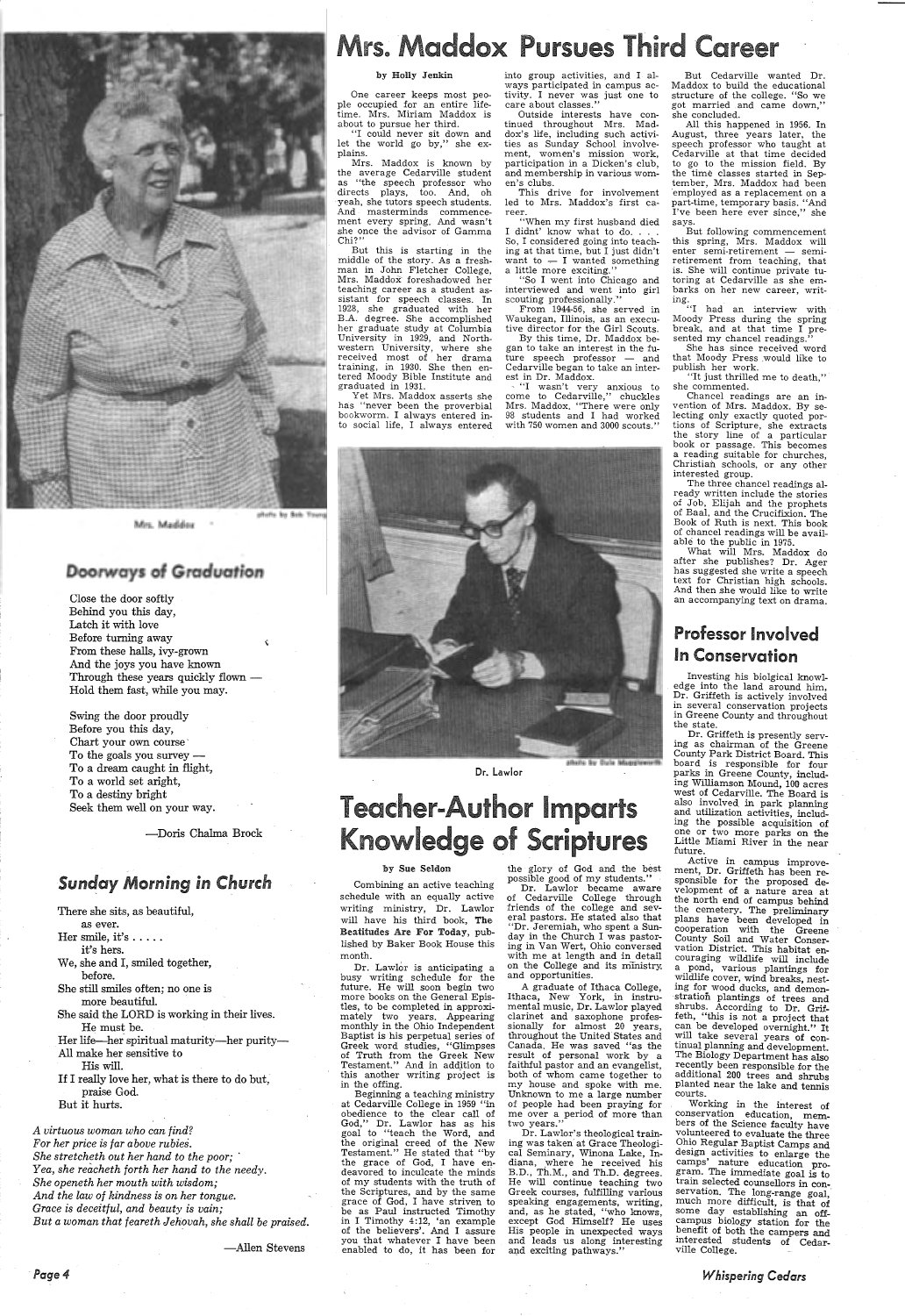

Mr. Lo

# Dr. Helmick Takes Leave

#### by Sue Seldon

Using new techniques and procedures discovered in three summers of previous chemical research, Dr. Larry Helmick will be taking one year's leave of absence to conduct post-doctorate research on Vitamin B-1 at the University of Florida.

Working cooperatively with Dr. John Zoltewicz, chemistry professor at the University of Florida, Dr. Helmick will concentrate on applied research beneficial to medical science. Through this research, they hope to discover how vitamin B-1 reacts in the human body. According to Dr. Helmick, vitamin B-1 is a complicated compound, living cells are complicated systems, and research study is unpredictable. To enable a more efficient study of the compound, a model compound, stripped of apparently non-reacting chemicals, will be constructed to more easily study the reacting elements of the vitamin in the human body.

One of the newest research instruments, Carbon 13 NMR, will be available for extensive use during this year of study. Costing approximately \$100,000, this instrument is just being · added to the equipment of universities with strong graduate chemistry programs. Dr. Helmick feels that if he is not aware of the most recent developments in his field he cannot effectively teach his students, for "chemistry students at Cedarville College are doing research and discovering new compounds."

Dr. Helmick received his B.S. from Cedarville College in cooperation with Central State University in 1963 and his Ph.D. from Ohio University in 1968. He began teaching at Cedarville College in the spring of 1968.

Mr. Nelson Wallace will be assuming most of Dr. Helmick's teaching responsibilities during his absence. Mr. Wallace received his B.S. at Cedarville and his Master's degree at Wright State University, and is presently employed as a pollution analyst.



Dr. Helmick

*Whispering Cedars* 

Page 5

## *Prolessor Lo Trusts in God*

#### by Holly Jenkin

Be anxious for nothing, but in everything, by prayer and supplication with thanksgiving, let your requests be made unto God. And the peace of God, which passeth all understanding, shall keep your hearts and minds through Christ Jesus.

 '' And also everyday I write in my diary insights and direc-<br>tions from the Lord. I have now 460-plus pages. Everything is in there.

Philippians 4:6-7

Mr. Lawrence Naai-Lei Lo finds great meaning in the above words as he senses God opening and closing doors in his life.

"I feel that God alters my steps. I make plans, but He makes decisions."

# r. Nichols Becomes Teacher and Student

Mr. Lo is presently making plans under direction of three calls from God. The first call is to go into full-time service to the Chinese people. The second call is one leading him away from Cedarville — not knowing where to go. And in all this, the third call is to praise God with his hands by playing the piano.

Although born into a Christian family of China, it was not until 1949 that Mr. Lo thought seriously about Christianity.

"My parents were financially stricken so one of my aunts took me and my younger sister to live in the Salvation Army orphanage. It was there that I remembered things about Christ."

The experience proved to be a step toward Mr. Lo's conversion four years later in Hong Kong.

"I went to school in a Southern Baptist high school. It was· during my freshman year that I accepted Christ at an evangelical meeting, and the following year I was baptized."

In 1962 Mr. Lo dedicated his life to reaching the Chinese. That following fall he entered Canton Bible Institute, continuing for a year, when his plans changed.

"But then I had a strong interest in music. I wanted to play the piano, and I felt that my make-up was not right for theology training. So I pursued music and spent four years in Canada."

In 1968 Mr. Lo received his Licentiate Diploma in Music from the University of Toronto. From there he entered Indiana University and received his Master of Music degree in 1971.

Definite plans do not at present extend far into Mr. Lo's future. In June he and his wife will visit relatives in Vancouver, British Columbia. In October he will take his exam for his doctorate in music at Indiana University. Besides this, he ·still awaits leading of the Lord in prayer and study.

"My way of reading the Bible could be interesting because I copy the Chinese Bible as I read. Now I have 600 pages of Bible that I have read and copied and underlined. That covers a good portion of the New Testament and Old Testament.



Mr. Lo suggested several possibilities for his future. He may remain in Vancouver as assistant pastor for a Chinese Christian Alliance Church. He may become a co-evangelist with Rev. Moses Chow of the Chinese Christian Mission. Or he may teach part-time at Clark Summit.

A wise man will hear, and will increase learning; and a man of understanding shall attain unto wise counsels.

 $-$ Prov. 1:6

#### Mr. Nichols

#### by Charlotte Rowland

As the end of each school year comes, there are those we say good-bye to that we know we will never see again, those we say good-bye to that we plan to see again, and those we say good-bye to that we hope to see again. This year, we will be saying good-bye to Mr. Ken Nichols in the hopes that we will see him again. After being associated with Cedarville College, either as a student, employee, or class representative, for ten years, he will be transferring his talents to California. In Saugus, California, he will be a full-time teacher at Los Angeles Baptist College, teaching three courses a semester in Christian education. He will also be involved in counselling and semmars at LABC. Besides this busy schedule he will be a full-time student at Rosemead Graduate School of Psychology in Rosemead, California, working toward his Ph.D.

Mr. Nichols first came to Cedarville College in 1964 as a student, graduating in 1968 with a major in Christian education and minors in psychology and Bible. From 1967-1970, he was able to participate in Christian

# Berry Returns Home

service as a youth director of Blessed Hope Baptist Church. He received his master's degree in 1971 from Wright State University, in counselling. A new position of counselling opened up in 1970 at Cedarville, and because of his experience with youth, Mr. Nichols was qualified to fill the position. Within the last four years he has been director of student activities, director of counselling, and part-time youth director of Grace Baptist Church. This summer will be a blessed challenge for Ken Nichols as he serves as director of Scioto Hills Youth Camp in Scioto Furnace, Ohio. From there he will go to California for faculty experience at a Christian college, which will also serve as employment for the time through graduate school. For five years, thoughts of Rosemead have been in Mr. Nichols' mind. Through much prayer, the decision was made to go. Since then the Lord has worked out many details for the Nichols' family. Mr. Nichols' real desire is to be able to re~ turn to CC as a Bible counsellor. If this is not the Lord's will, he still feels his ministry will be in

Bible counselling.



Coach Berry

With Los Angeles, California, as their destiny, Coach Berry, his .wife, and daughter will be leaving Ohio on or around June 1.

Coach Berry has been with the college family for three years, teaching major and service classes and coaching soccer and baseball. Before coming here he coached service teams in the army and taught and coached at a Christian high school in California.

Los Angeles Bible College will be the next teaching school on the coachs' agenda. He will be their varsity soccer and baseball coach.

Although greatly . looking forward *to* returning to his home state, he admits that he will miss Cedarville very much. He will miss the people the most, though - their cooperation and their friendship.

Coach Berry will be greatly missed as a faculty member, a teacher, and a coach, but most of all as a-person.